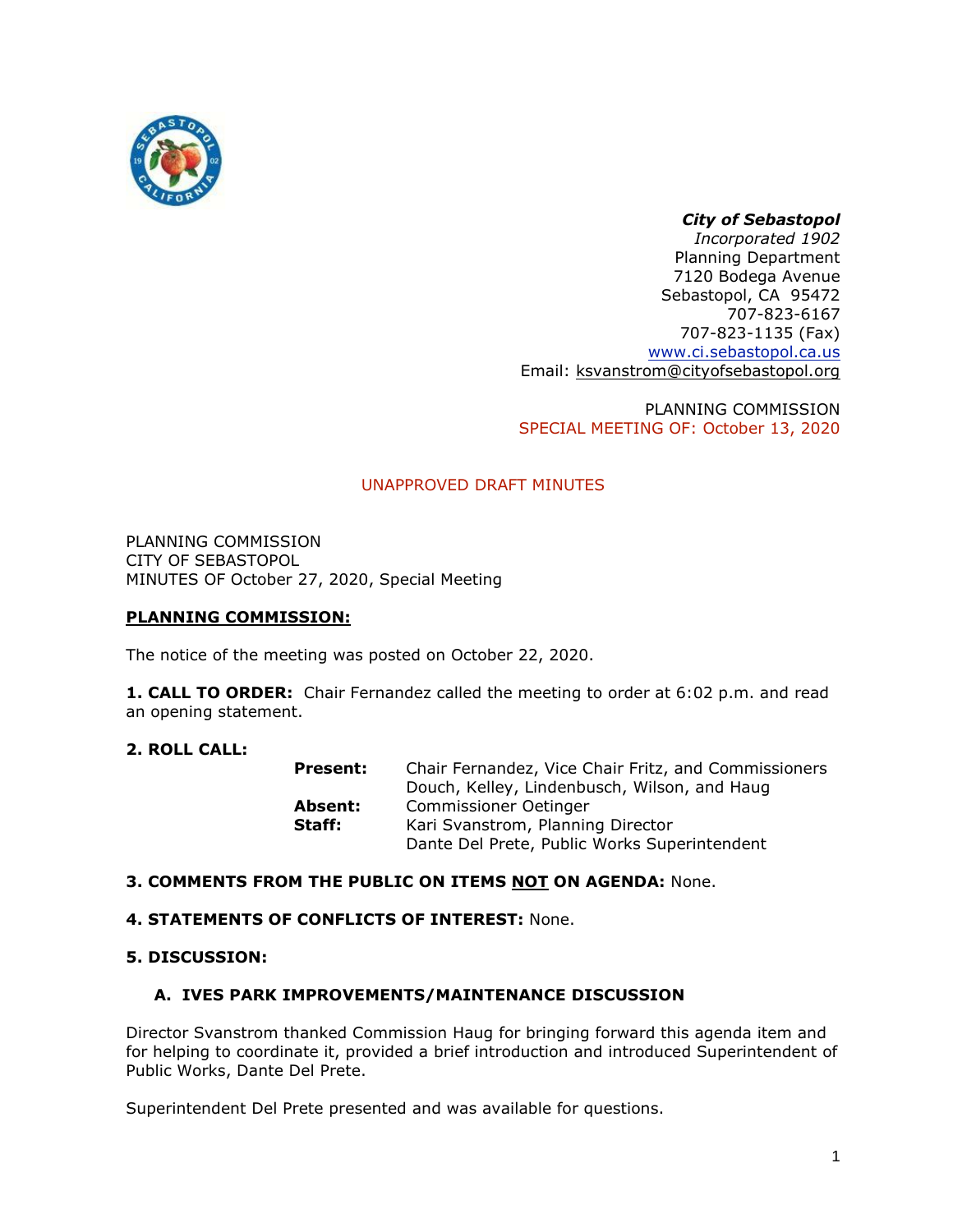Chair Fernandez thanked Superintendent Del Prete for being present and asked for questions of staff from the Commission.

#### **Linda Kelley, Planning Commissioner**

I do not know if this is the right time to ask about the ball field and its history of uses?

#### **Dante Del Prete, Superintendent of Public Works**

I can elaborate on what I know; Sebastopol Little League does lease the ball field. I know there was questions, concerns, and maybe some wanting of opening that fence to open up the park. Unfortunately, Little League changes their leadership group as the kids go through quickly, some quicker than others, so the board changes. Due to COVID, they do not have a lot of leadership there right now. I am doing my best to address maintenance through Little League. The use is generally allowed through Little League. During Apple Blossom, Public Works would roll back the fence so the Apple Blossom Festival could utilize the outfield for part of their event. Unfortunately, one year, it rained very heavily, and the outfield got severely damaged, after which Little League shied away from wanting to grant that use, at least for vehicle access. There has been modified use back and forth. Generally, Little League pays for all the maintenance within the fence. Because of that, they decide what activities go on their field. The City can get involved and make some recommendations, but in the past, historically, it has been an agreement through Little League.

### **Evert Fernandez, Chair**

You mentioned the bathrooms at the youth park, are they just closed when there is nothing going on? Whose decision is that and is it day and night that they are closed, or only when games are there, how is that set up?

#### **Dante Del Prete, Superintendent of Public Works**

They are included as part of the Little League lease; they are part of the baseball field and the concession stand. They were flooded significantly, about 6' high, and Little League coordinated and facilitated all the repairs. They do maintain and kind of take on ownership of that facility. This has been a topic for a long time. It is called a youth park, but we do not have facilities for youth to use it. Along the same conversation as the wants and needs for a restroom up at Burbank Experiment Farm. I would also love to see a restroom built for Laguna Youth Park, the one that is in place now cannot be used because it would have to be completely demolished. It is not ADA accessible and would not be able to accommodate it, even if I looked at turning it into a single restroom rather than two separate ones. It would still be too hard to accommodate ADA for that facility.

#### **Evert Fernandez, Chair**

I have a question that has to do with an item on our next agenda, which is regarding hazard mitigation. Has any thought been given in terms of protection from hazards, such as fires, for Ives Park, or any of our other parks? We can come back to that unless you have a quick comment now.

## **Dante Del Prete, Superintendent of Public Works**

The one thing we do for hazard mitigation, particularly with fires, is we get ahead of making sure we clean the gutters so they're not full of dry leaves, and that's something we do periodically throughout the year. We start that early for our buildings and facilities because if there are embers that fly around, even in a park that has normal irrigation, those dry leaves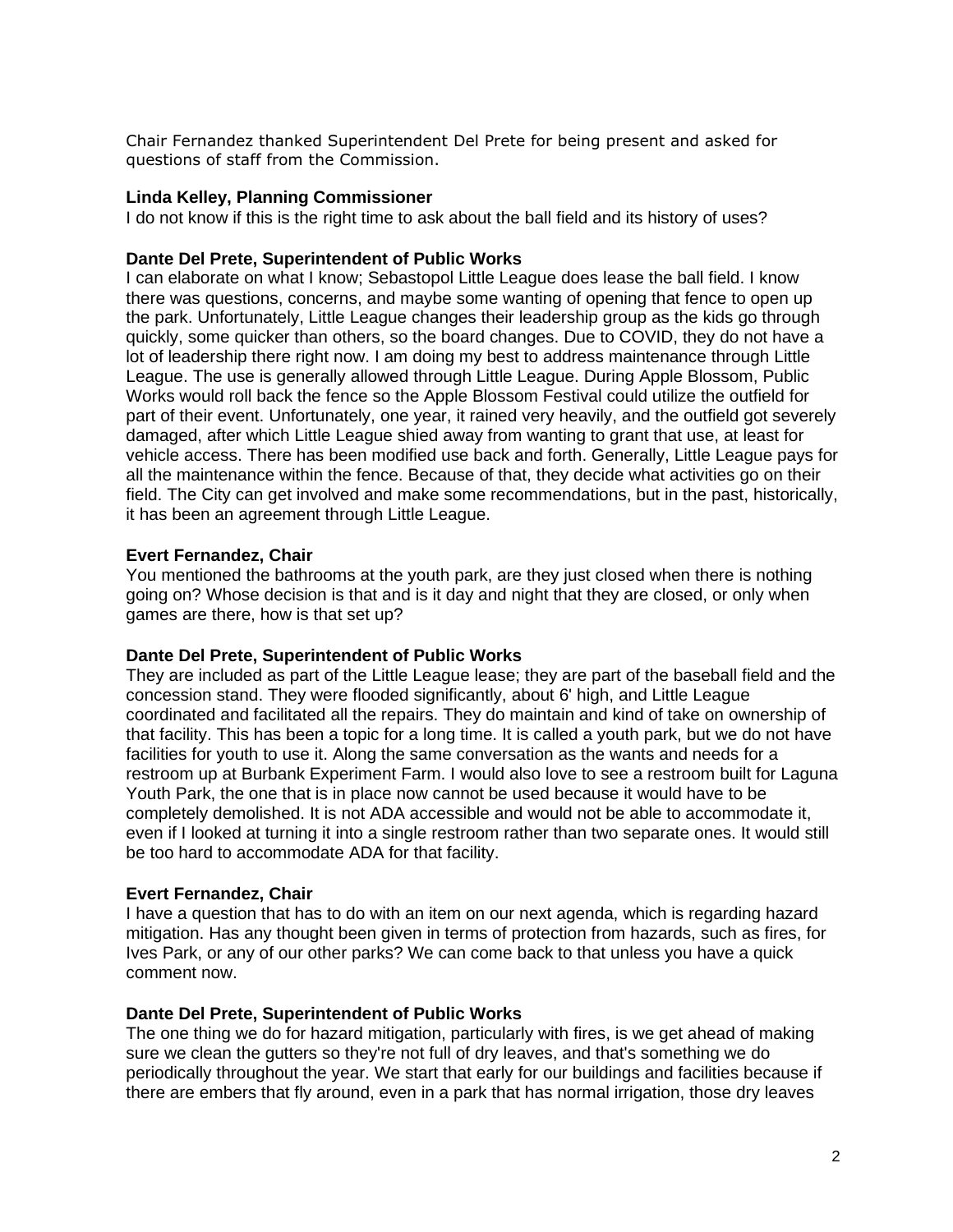and those gutters would be quick to start a building on fire. As far as any sort of mitigation for fire hazard within the parks, again, most of them have irrigation. The trees are normally spaced far enough apart to where they generally would not jump from tree to tree. As far as the Laguna Preserve, we have had fires out there, we have had homeless encampment fires take hold a few times. The fire department has been excellent about getting out there. There are some access issues. After we get the first substantial rain, we cannot get a vehicle past the one section if you go from the east, or the Chevron Station side is what we call it. Unfortunately, we have vehicle access at the gate by the Chevron Station once the area is dry but there is a bridge that goes through the wetlands, the pedestrian bridge, and once we get a substantial rain we can't get a vehicle through there. The whole reason we need to pull out the floating bridge so soon is because any substantial rain and that bridge is stuck out there, because that is the access, we must get it out. The fire department has been great. We do have a four-wheeler and a small trailer that will go across the floating bridge when it is in to provide emergency rescue and or maintenance. If we had to get through that, we do have that at the Corp Yard.

Chair Fernandez asked if members of the public wished to speak on this item.

# **Lynn Deedler**

I just wanted to ask Superintendent Del Prete a question, or the Commission. Recently, the hedge between the Center for the Arts building and the kids play area was removed. That is kind of like a historic attraction in the park, you could walk by that hedge and see how the branches were polished by generations of kids that have been playing in there, playing hide and seek, and different kinds of climbing games going through those plants, my kids played in them, my grandkids played in them, and when I've been out in the park, you see other kids playing in them, and now they're gone. I am sure it had something to do with security, but what is the balance of stripping all that exterior away from the park, and keeping it like a park? I have no further questions, just statements. I found a letter saying that there's fundamental problems with the current plan. The most significant one is moving the kids play area next to a busy street where there's limited parking which is away from the bathrooms with no shade is something that is being totally overlooked. The community in general thinks the current play area in those aspects is great. When you move it back it shifts a lot of other things and I think that is an essential thing to be worked out. One of the things that it shifts is undergrounding a portion to creek that is sort of between there and the stage, for reasons that aren't clear, but I think in the long-term planning of what you're going to do, those issues should be resolved.

# **Evert Fernandez, Chair**

Hearing nothing further, Chair Fernandez closed public comment and asked Superintendent Del Prete to address the comments and questions raised by Mr. Deedler.

# **Dante Del Prete, Superintendent of Public Works**

As far as the hedge, I have been here for 25 years and I remember when that cypress hedge went all the way around the park. A lot of kids did play in it. The cypress is supposed to be a tree and it is not something that is supposed to be hedged back so over time that wood did get infested and decay, so we had sections die out. There was concern with fire hazard and security as well. I do not want to use the word attractive nuisance, because it was an attractive hedge. I would agree with Mr. Deedler on that and some aspects because the kids did go there and play. Unfortunately, trees are not really intended to be a play structure in a city park. We had bottles and other types of things that that were an issue within that area. At the time, in early 2017 with former Director Webster, the request was to finish removing that hedge, to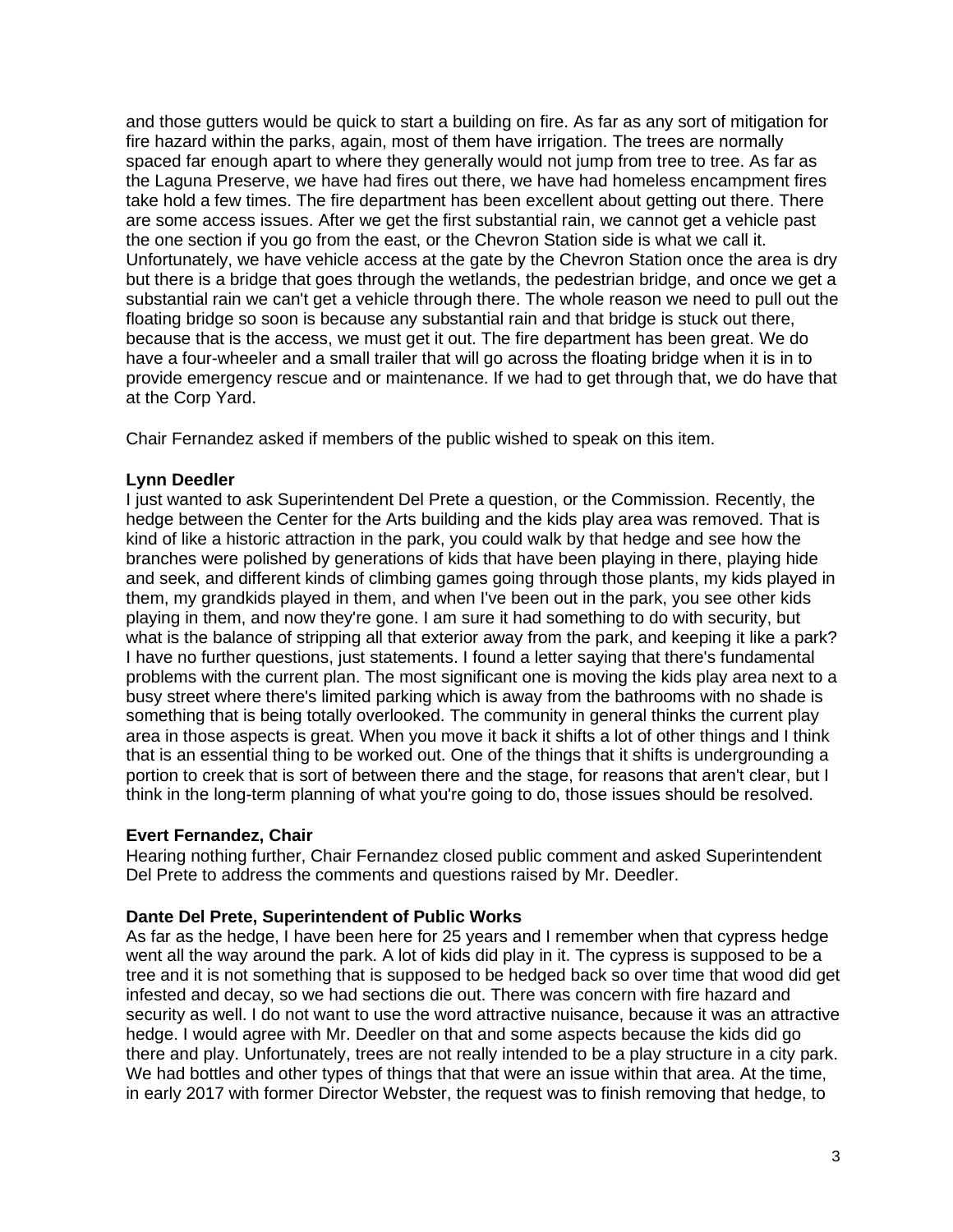open it up and have it feel more safe and not hidden, to have it be included to where the Art Center and the park melded into one property and try and make it a more inclusive community area. Events at the Art Center could bleed into the park and vice versa. Mr. Deedler, I do absolutely remember kids playing in there, and I know kids had a lot of fun in that hedge. We did replace 90% of it several years ago and this was the last section that we removed recently.

# **Evert Fernandez, Chair**

Regarding moving the bathrooms, that's part of the Master Plan, we are not quite there yet, but Mr. Deedler's point is well taken on that. In the time we have remaining, I want to make sure we get an opportunity to discuss some of the priorities. Superintendent Del Prete already talked about some of the items we had mentioned when we did our walkthrough that are being addressed, or being taken care of, but there may be other areas on there. I think we can just kind of open it up for Commissioners, if you want to make a comment, if you have priorities you think would be items to consider, and kind of take it from there.

## **Paul Fritz, Vice Chair**

My big thing was it looks a bit ragged. I think a large part of the raggedness is the asphalt, the asphalt is largely in poor condition and there is a lot of it. The plan that was brought to us a couple months ago, when we looked at the proposed reconfiguration of some of the pathways and redoing the asphalt, I'm in favor of that because I really think that the current condition of the asphalt is just not acceptable. If there is a plan for that, and budget for that, I am in favor of taking care of that because I think it will look better, even if it's just asphalt and not a nicer material, I just think newer asphalt is going to look and function so much better, it will get rid of the tripping hazards and will be accessible and all of that so I am in favor of that. The chain link fence is horrible, and we all know that. I hear what Superintendent Del Prete is saying about how much do we spend fixing the fence when we know that we eventually want to get rid of it. Parts of it look bad and I would be in favor of repairing where we can because I think it's going to be a long time before that fence really does go away. Unless we get some kind of grant that lets us spend a bunch of money on fencing because there's just so much fencing at Ives Park that it would be nice to what is there being in somewhat decent condition at least. The thing that I always rant about and is allowing access to that nice grassy area next to the creek, it is just so tempting. Looking over the chain link fence at this nice, perfect little picnic area next to the creek but you cannot go there. I know it has been explained to me the reasons why we cannot do that but I, for the life of me, still do not really understand why. There are bodies of water and parks all over the country that people can go have picnics next to, I am not sure why this area is considered so hazardous, why we can't let people in there. I would love to see that changed. I appreciate the ongoing picnic table replacement, some of those older picnic tables seem to be going away and we are getting new plastic and metal tables and benches. I think that is good. I am looking forward to seeing the trash cans being replaced because there are some trash cans that are in pretty sad shape. That is my initial take on some of the priorities I see for the next couple years with regards to maintenance.

# **Linda Kelley, Planning Commissioner**

I appreciate all the comments being forwarded on. Following up around the ball field, is it a multi-use, do the proprietors allow other kinds of sports there in terms of uses that would be appropriate for that size area? Is it going to be too much discord to try and open that up entirely and relocate that use maybe over by the Community Center?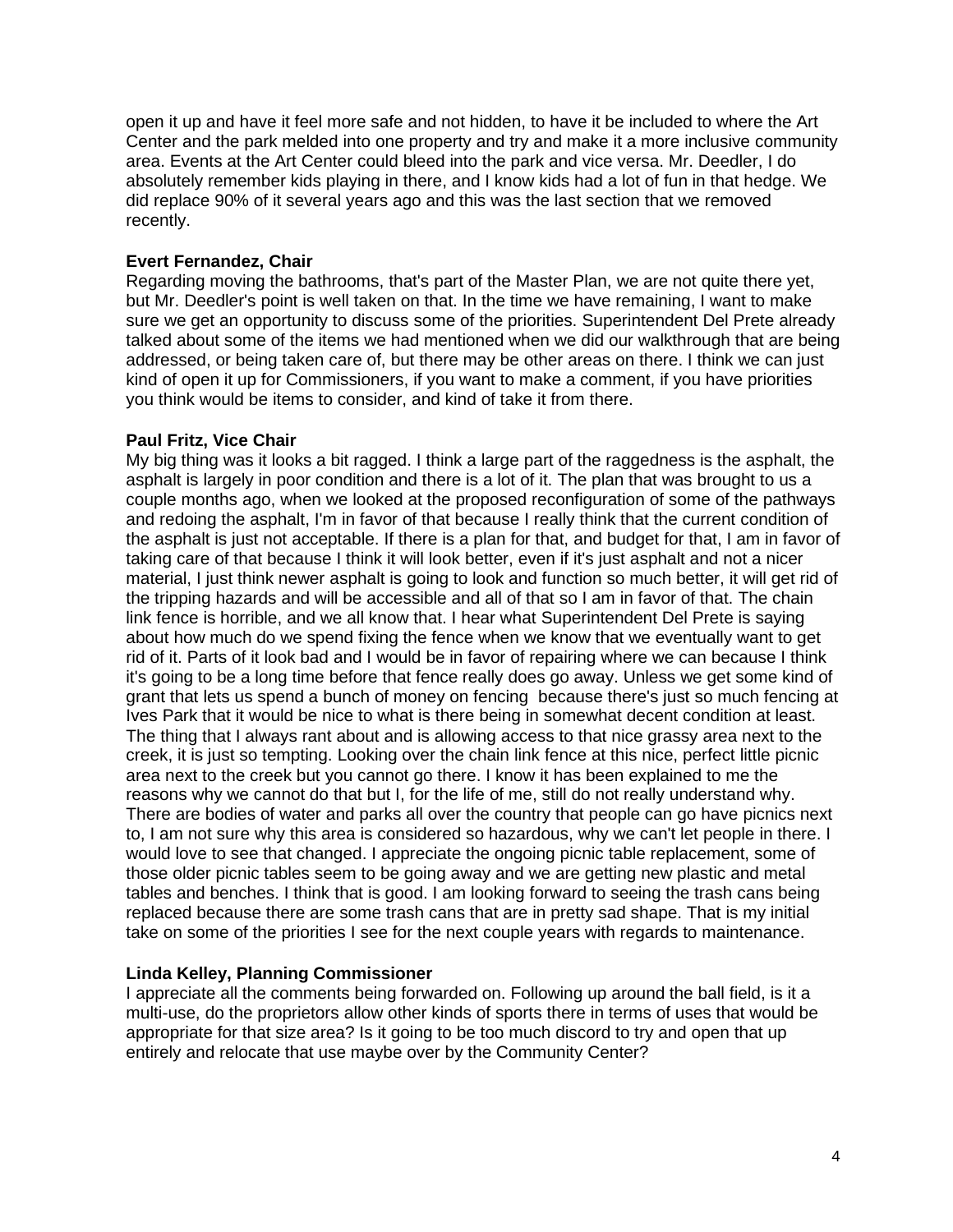## **Patrick Wilson, Commissioner**

I agree with Commissioner Fritz. Regarding the ball field, Director Svanstrom sent me the agreement a while back, and maybe she could circulate it to the rest of the Commission at some point? It is not really a lease; it is just a short-term agreement that can be terminated by either side on very short notice. The Little League doesn't pay anything to the City for it, and as I recall that agreement says that the Little League is supposed to allow other people to use the area when the Little League isn't using it. The Master Plan consultant from five years ago in that report, noted that it was locked. In all the years I have seen the field, it has always been locked, and that is contrary to the agreement with the City. Although the consultant in his report said that he talked to someone at the City and it was unclear if the City had embraced that, despite what the agreement says. I also agree with what Commissioner Kelley said, and I've made this point before so I won't keep repeating it, but we have at least three other ball fields in town, two near the Community Center and one at Ragle Park. In addition, there are ball fields at the schools that can be used under the Civic Center Act. It's not like this is the only field and I think it would be useful at some point to get someone from the Little League to come before the Commission and tell us what's going on, what their plans are, can they use other facilities, how often do they use it, and that kind of thing. If you look at the usable area of the park, the ball field comprises a significant portion of the usable area, and it is just walled off. I have said before, and I still think that that ought to be looked at.

## **Zac Douch, Commissioner**

I agree with Commissioner Fritz and many of the suggestions. I think the priorities for maintenance at this point really are, as felt, preparing where we can, I think removing some of it may be an easier fix, certainly in the rose garden, and there's some areas where it's so degraded, it might as well be taken out and some topsoil put in. I think there's several areas that could happen, or even just cut it back to increase the planting areas would be a fairly inexpensive maintenance type item, and is one of the few items that really hasn't been significantly worked on since the last time we looked at this in 2017. That said, I see so many of the things we talked about then have been done, so that is great to see.

With the ball fields, there was quite a lot of discussion in 2017 about the issue of usage, but also the issue of visual obstruction, and there was talk about trying to remove some of the signage on the south side of the ball field so you can at least get the visual look into the ball field, which is nice to be able to look into, and the signage can be moved to the north fence fairly easily. It could still be a revenue source for the Little League. Having that unlocked would be a great thing. I remember the discussion about the damage that had happened and the difficulty that had caused the Little League.

The other big issue, as Vice Chair Fritz pointed out, is the fencing. When we had a hearing in 2017, on my list of priorities was replacing sections of the chain link with perhaps a black chain link, which are much less visually obtrusive. There was not a lot of agreement because the attitude was that a chain link fence is a chain link fence. That said, three years later, it has not gotten any better, obviously. What would be lovely is to replace it with some combination of a post and rail fence, maybe the chain link behind it so it is visually appealing. That is something that if we did then end up removing the fencing, it could be reused elsewhere. As I was walking in there recently, that was where my mind went, if we could even just replace and or dress up that with post and rail and chain link combination as necessary to create the barrier that's needed, I think that would be a huge improvement. Once we get past those items, we're into the improvements that we listed in 2017, which I think still stand up in the priority list that we had back then, I think it's still very relevant, so I won't get into that, but I think that stays relevant for improvements.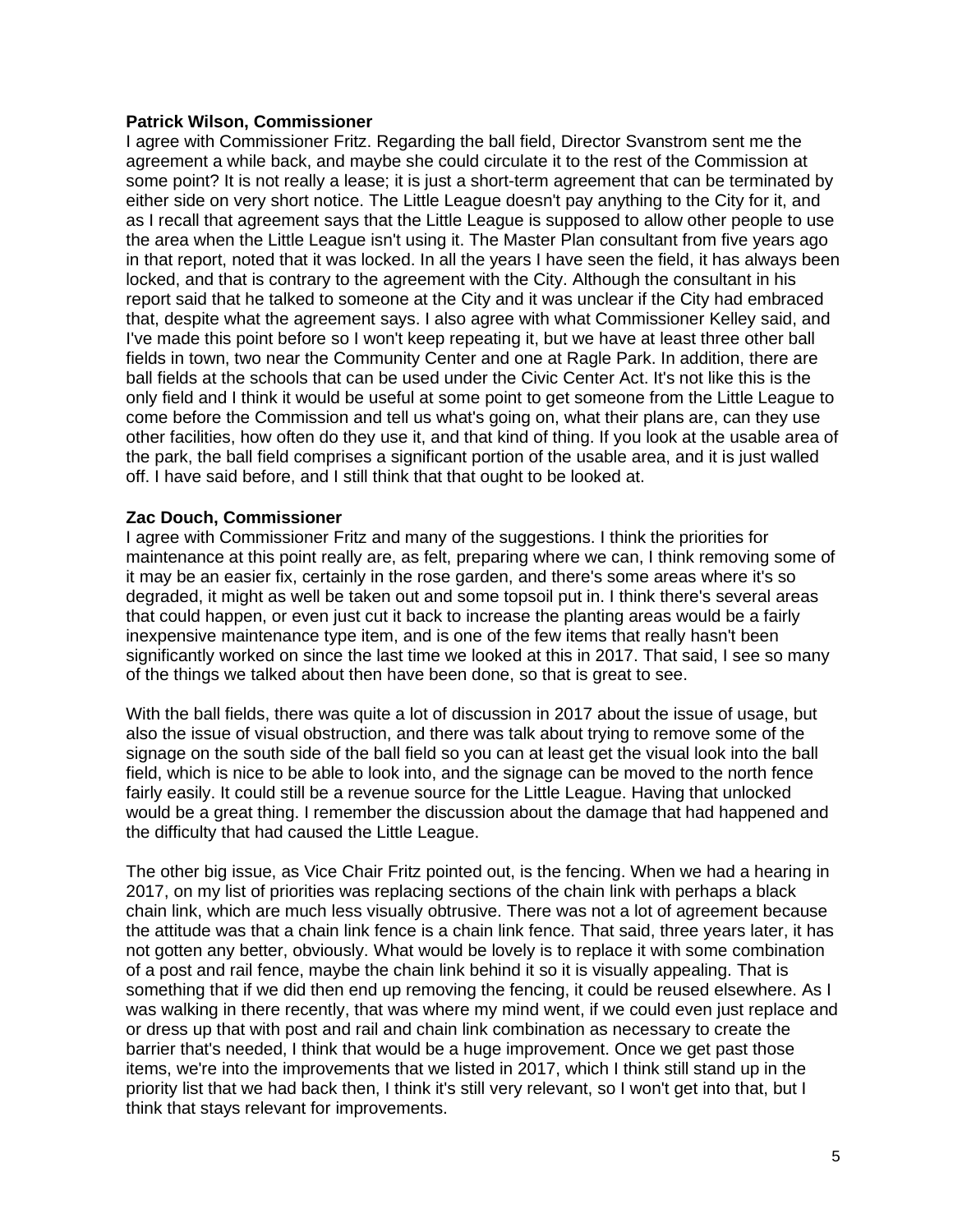### **Kate Haug, Commissioner**

Thank you to all the commissioners for going to the park and revisiting these lists. I appreciate that since I kind of initiated that. From my experience of being in the park, making the list, reading the staff report from 2017, and listening to Superintendent Del Prete's report, a couple of things come to mind. Also, given the extremely limited resources that we have currently available to us, one of the ideas that I think is important is ways that we can work in tandem with maintenance to get as much bang for the buck as we can get. For instance, it would be nice to come back once the asphalt plan is completed by the consultants that are preparing to do the work to look at it and make sure that it reflects our discussion this evening, such as Commissioner Douch's comments about removing some of the asphalt.

When I was in the park, I was looking at the stage area to the west of Ives Pool and I was thinking it would be really lovely for us to figure out a way to define that area as a town square type area. In my proposal, I sent a link to the architects that did the Noe Valley Town Square. It seems like if we are removing the asphalt and redoing the area, we might be able to simply define that more as a square with some simple pavers. I was just wondering if it is possible to try to think of ways that if you are already ripping something up and laying something else down, if you can create a more maximum user benefit from that.

I also really agree about the fencing and I would love to get a price for how much it would be. Especially around the children's playground, a chain link fence around the playground just seems kind of arcane and reminds me of a prison. I would also like to see the playground open to that grassy field. Even if we could just remove the chain link fence and create a more visual opening to the grassy field that's adjacent to the children's playground, because I never see children in the grassy field, but in my whole life as a parent and going to tons of parks, usually, if you have a play structure in a field, the kids go back and forth from it. When I was walking, I saw a lot of use of the park by families. I was wondering if there are more play structure opportunities possible in the park. I know we have limited time tonight, but I'm hoping that if we're able to continue this, that we could develop a survey for the public to take maybe in January or February about how they use Ives Park and what small improvements would enhance their user experience. I also feel like the bathrooms could be upgraded. Chair Fernandez noted that there are some holes in the side of the building, which I assume is some form of vandalism. If there's a way that we can keep upgrading the bathrooms, I know it's probably hard to maintain them because it seems like they get a lot of use, but I'm looking into that as another small, hopefully affordable improvement. I feel in this discussion, what I'm hearing about the ball field is that the Little League is taking on the maintenance and care of the ball field, and because of our limited resources and limited staffing, that might be a benefit to the maintenance department. If there is community interest to use that field, are the people who are interested in using it also interested in helping to maintain it? There may be a way to facilitate partnerships. If people are using it, they may also contribute to its maintenance instead of just leaving it to the Little League to be responsible for maintenance.

The last thing about the creek is, I have seen several children climb over the fence when I've been in Ives Park. The other question I have about that is, we have the Laguna where there's water and there's no fencing around it, we obviously live close to the Pacific Ocean, and there's no fence around the ocean, so I'm not sure there is a liability issue. Given where we live, and that there are many different bodies of water all around us that are much larger and much more threatening in some way if you can't swim, it seems like we should be able to rethink the fencing, maybe it's a bit of overkill, I don't know, but I just really feel like the fence is a huge deterrent. In the Master Plan, they have the removal of the hedge along Jewell. I would like more visibility. When I go to Willard Libby Park, I like the way it is so open, you can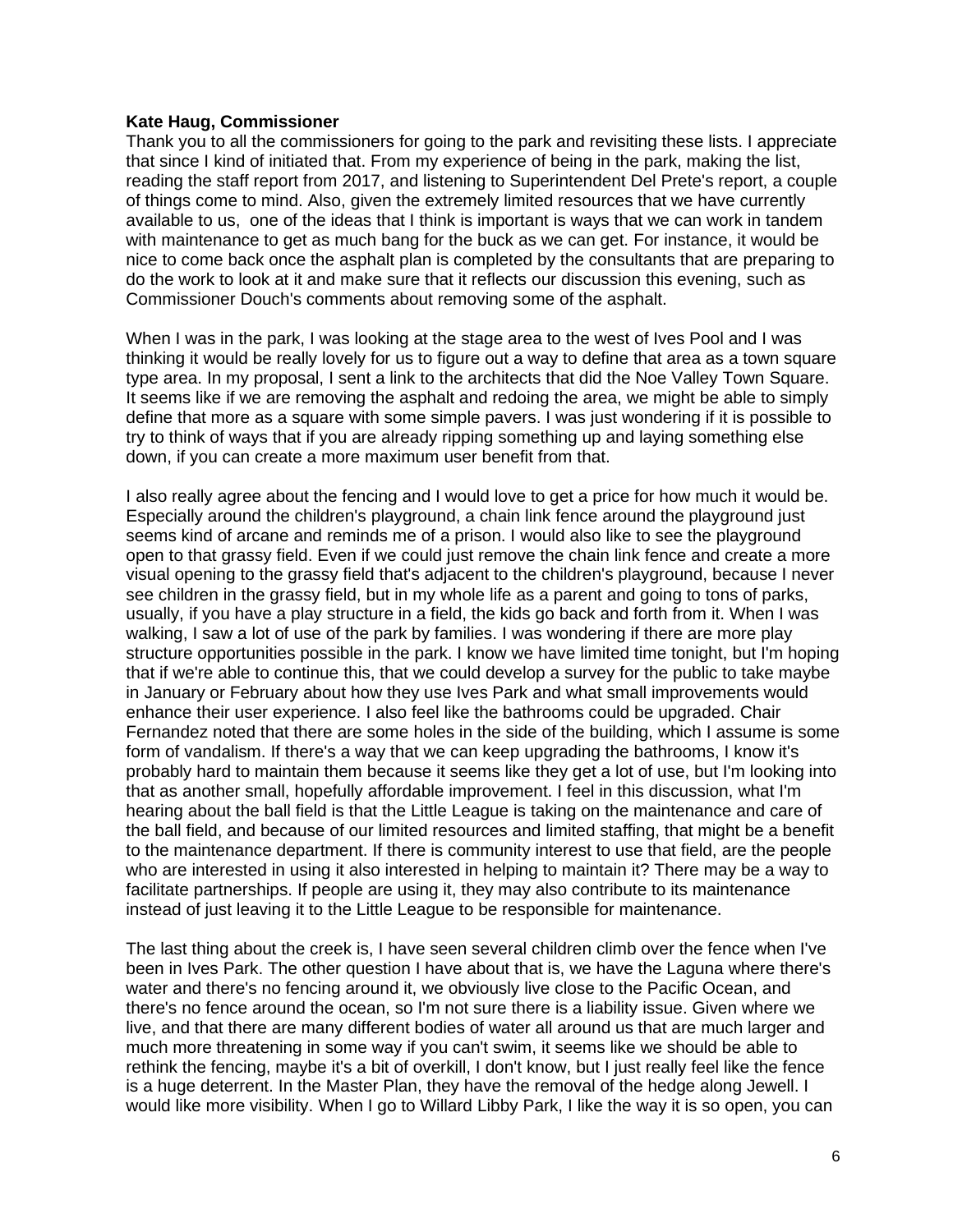really see through to the whole park, there is good visual connectedness. My final comment is that I do feel like we can put in a crosswalk at Jewell and Willow, but I know that that we need to talk to the traffic person about the crosswalks so I will save that for another time.

## **Luke Lindenbusch, Commissioner**

In interest of time and just for the public to be able to go to the next meeting, which is also very important, I will keep it very brief, especially since we are continuing this item. I did a walking tour as well. I have a handful of points to bring up about maintenance that I would love to bring up at the next meeting. I would continue to advocate the prioritization of numbers 25 and 27 which center around that corner at Willow and Jewell, and as has been noted, has a lot of different opportunities for community engagement, some stopgap fixes that don't take too much money, and I think that's something we should be thinking about a lot more when it comes to Ives Park. The Public Works Department really has some strong and good priorities and is executing them well, in terms of the delivery of the vision of the Ives Park Master Plan.

We can really add value is by increasing community engagement and figuring out the more gargantuan tasks and how we can accomplish them with pretty low resources, as has been brought up by Commissioner Fritz and others, there are different elements of tactical urbanism that can be applied to creating a temporary plaza, that cannot really jazz up a chain link fence if you just had some painted plastic slats. Those are ways where you can get some community buy in to. As we're looking to the next meeting, I think we should be thinking about the formation of the subcommittee, I had been tapped to spearhead that, but didn't proceed as I had received interest from a total of four commissioners, which would be out of compliance with the Brown Act. We need to think about who wants to be part of that subcommittee, what crossover it might be able to have with the Public Arts Committee, especially as this pertains a lot to some of the developments around the Vets building. Also, looking beyond the development of a foundation as the primary goal of such a subcommittee, and maybe it is just an Ives Park improvement subcommittee since that is what we seem to have landed on. This might not be the best time to be looking at the development of a Parks Foundation, just with the economic situation that we are dealing with. With that, I will leave it to the next meeting. Thank you all very much again.

# **Evert Fernandez, Chair**

I will save most of my comments for the next meeting. The slats that are on the west side of Ives, near the stage, could be painted into a design, I think that would spruce things up there. Superintendent Del Prete, would you be available to do something similar again for a future meeting?

### **Dante Del Prete, Superintendent of Public Works**

Certainly, I can make myself available. I took notes and I can work with Director Svanstrom to try and address some of those via email as well if that is helpful.

### **Evert Fernandez, Chair**

Thank you, I really appreciate you being here and your time and everything that you do.